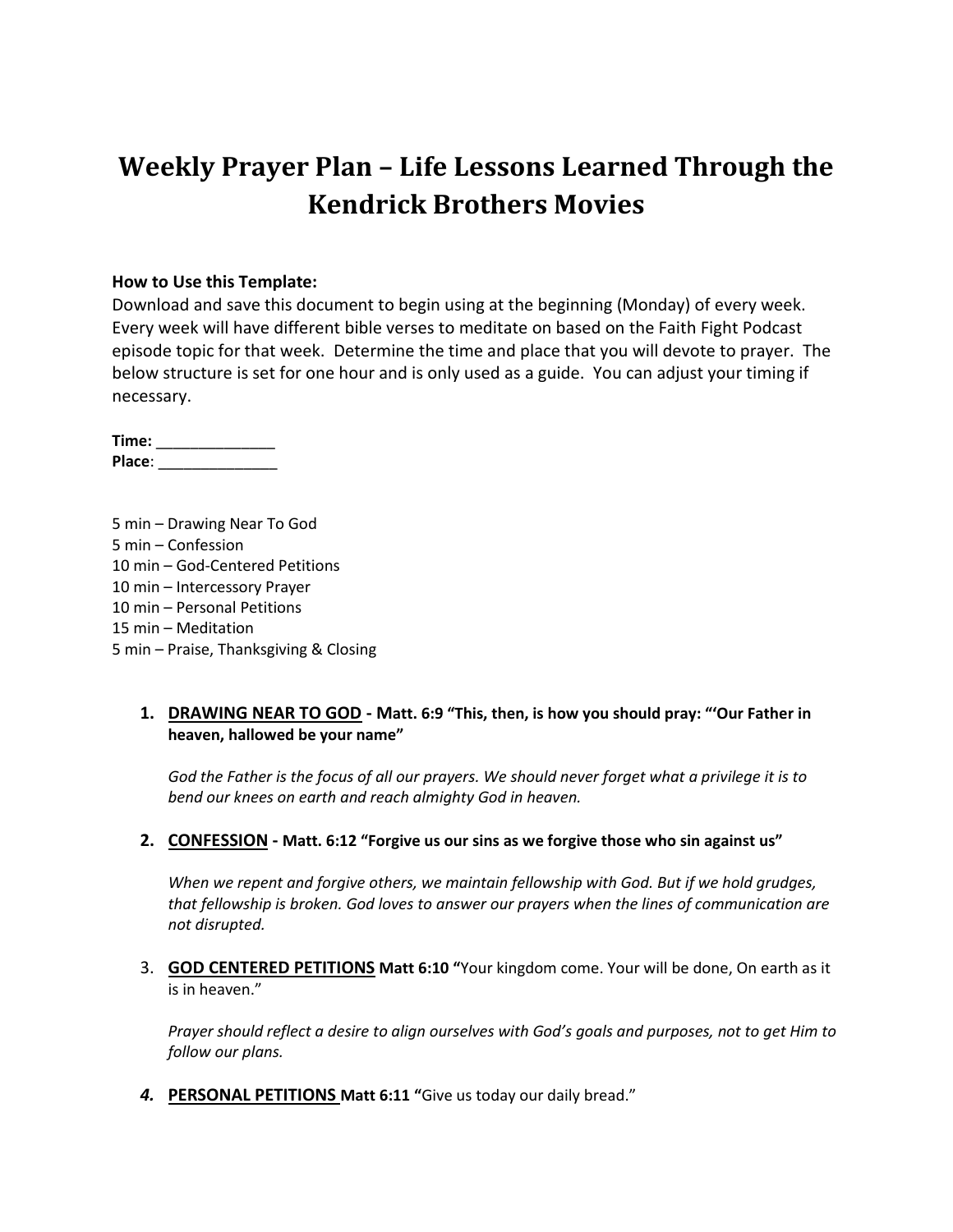*We are dependent upon the Lord for our needs and He wants us to come to Him with our requests.*

5. **MEDITATION Joshua 1:8** "Keep this Book of the Law always on your lips; meditate on it day and night, so that you may be careful to do everything written in it. Then you will be prosperous and successful."

*Meditation is thinking about the word of God to understand what it means in the context of the scripture and how it can apply to your life today. The Word of God is powerful enough to still be relevant in your life today even though it was written thousands of years ago.*

#### **Read through the scripture passages for today as listed below:**

Meditational Verses Monday: Romans 5:1-11 Tuesday: Psalms 128:1-4 Wednesday: Ephesians 5:21-30 Thursday: Romans 12:1-2 Friday: James 2:14-17 Saturday: 1 Corinthians 1:26-29 Sunday: Revelation 3:14-16

**Once you have read the scripture for today, write down your answer to the questions below or any other insight/revelation that you receive in your prayer journal.** 

- 1. Is there a promise to claim?
- 2. Is there a lesson to learn?
- 3. Is there a blessing to enjoy?
- 4. Is there a command to obey?
- 5. Is there a sin to avoid?
- 6. Is there a new thought to carry with me?
- **6. PRAISE & THANKSGIVING 1 John 5:14-15** "This is the confidence we have in approaching God: that if we ask anything according to his will, he hears us. And if we know that he hears us whatever we ask—we know that we have what we asked of him."

*We can end our prayer time with confidence that God has heard our prayer and will answer in His perfect timing. Demonstrate your faith in Him by showing thanks before you see the answer to your prayers.*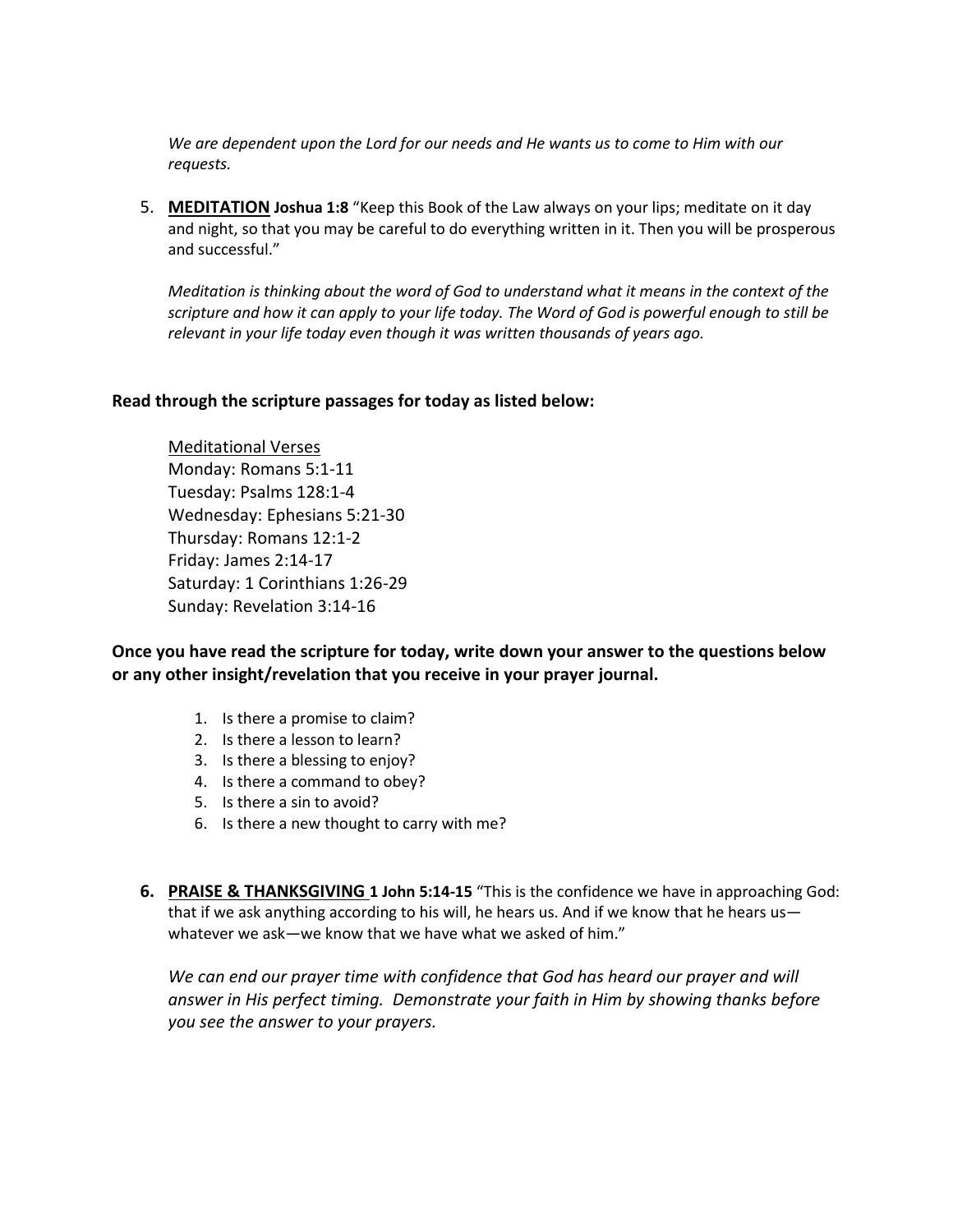## **Bible Verses & Notes**

# **Life Lessons Learned Through the Kendrick Brothers Movies**

The Kendrick Brothers exists to honor Jesus Christ and make His truth and love known among the nations. They have been making movies since 2003. They've created the movie Flywheel, Facing the Giants, Fireproof, Courageous, War Room and Overcomer. At the time when this episode is being released they have just released a new documentary styled movie called "Show Me the Father". Everyone has a unique father story. Whether positive or painful, it's always personal and can deeply affect the core of our identity and direction of our lives. This movie features a variety of amazing true stories, that will take you on an inspiring and emotional journey providing a fresh perspective on the roles of fathers in today's society. You are guaranteed to learn something to help you become closer to what God called you to be. Today I'm going to go over a few of the scenes from the movies the Kendrick brothers created and highlight some amazing life lessons that I've learned from them.

## **Fireproof 2008**

This movie is set in Albany, Georgia, Caleb and Catherine Holt are the main characters, their marriage is in crisis and they decide to divorce. However, Caleb's father proposes that his son should delay their separation for 40 days and follow a procedure called "The Love Dare" to reignite their love.

I'm this scene that I got this lesson from, Caleb talking with his dad and letting him know about the problems he's having in his marriage. Here are the life lessons from this scene in this movie.

 The same way that God show us love over and over while we rejected him is the same way that we are expected to love our spouse. The love we show to our spouse is not based on anything they do or don't do. It's unconditional. We are required to love weather someone deserves it or not.

*"But God demonstrates his own love for us in this: While we were still sinners, Christ died for us. - Romans 5:8 NIV*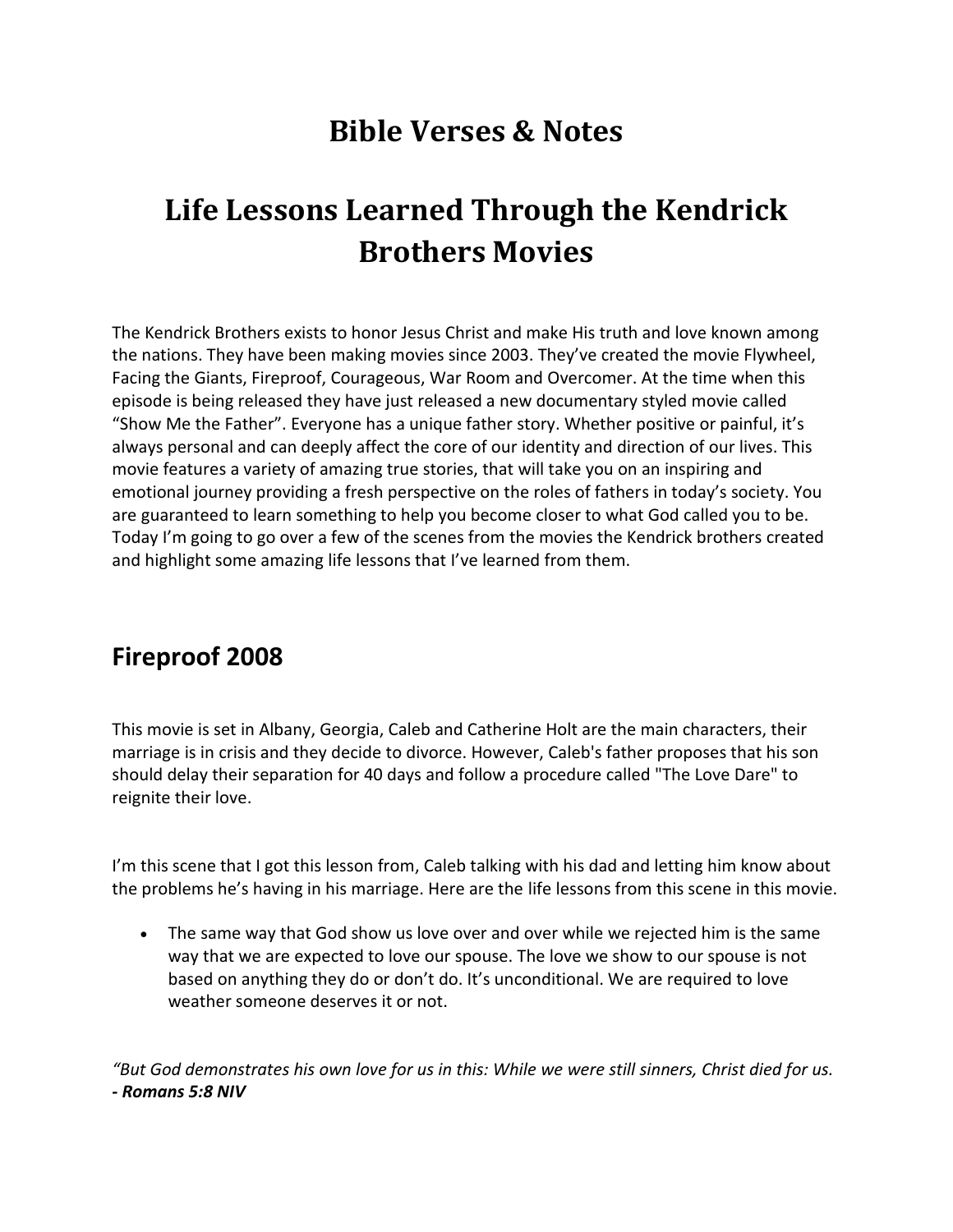You can't give what you don't have. We need to accept Gods love for us first. It's by accepting Gods unconditional love that we can then grasp and understand how to show that love to others.

*"We love because he first loved us." - 1 John 4:19 NIV*

 Men are to be the initiators of love in the marriage and household. It's absolutely hard for a man to do. Especially when we feel like we are right about something or being disrespected. Man are like to be Jesus to our wives.

*"Husbands, love your wives, just as Christ loved the church and gave himself up for her" - Ephesians 5:25 NIV*

Husbands, go all out in your love for your wives, exactly as Christ did for the church—a love marked by giving, not getting. - *Ephesians 5:25 MSG*

<https://youtu.be/syiAIrIkDK8>

### **Courageous - 2011**

In this movie, Sheriff's deputy Adam Mitchell goes through a terrible personal tragedy that causes him to question what is really important to him. Taking comfort in his relationship with God, Adam vows to become a better parent to his teenage son, and convinces his friends on the police force to sign a pledge that they will all strive to become better Christians and better fathers.

• Fathers have a huge role in their families. Today there are too many single mothers out their trying to raise children on their own. Men have a very specific role that only they can play. They are to lead the house with their obedience to God. This allows his blessing to flow to the household. They are responsible for teaching their children the things of God. They are also responsible to watching over what come into their house (both natural or spiritual threats) and root it out when they discern it isn't right for the family.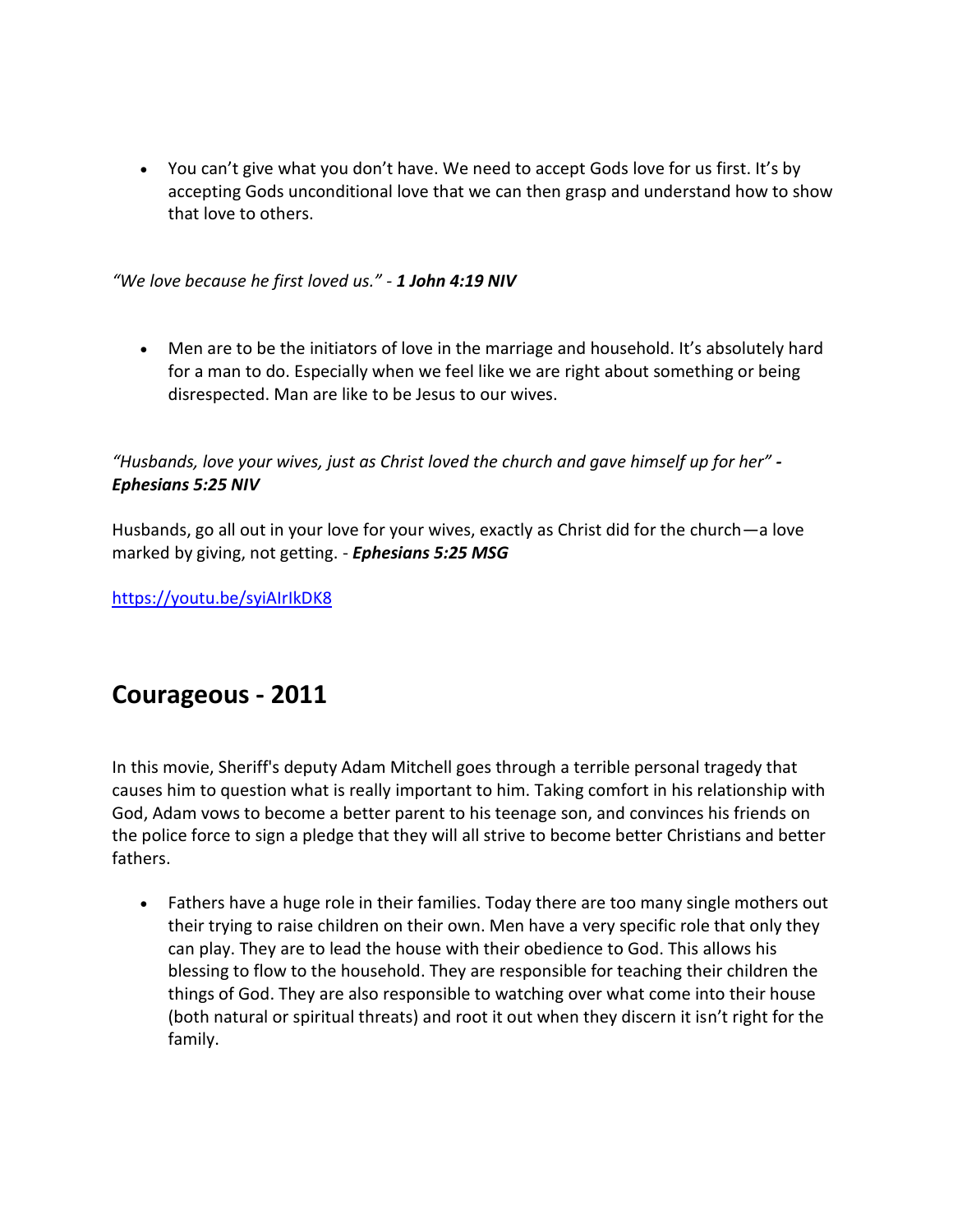"Blessed are all who fear the Lord, who walk in obedience to him. You will eat the fruit of your labor; blessings and prosperity will be yours. Your wife will be like a fruitful vine within your house; your children will be like olive shoots around your table. Yes, this will be the blessing for the man who fears the Lord." - **Psalms 128:1-4 NIV**

*Fathers, do not provoke your children to anger, but bring them up in the discipline and instruction of the Lord. - Ephesians 6:4 ESV*

*"The Lord God took the man and put him in the Garden of Eden to work it and take care of it." - Genesis 2:15 NIV*

[https://youtu.be/w\\_ympKXmC6c](https://youtu.be/w_ympKXmC6c)

## **Facing the Giants - 2006**

This is the story of a football coach for a school team that has not been performing well for a number of seasons consecutively and he is forced to change his strategy in order to keep his job. Besides his challenge at work, Grant (who is the main character) is also faced by financial and domestic challenges. He is forced to put up with his old car that keeps breaking down and has no money to buy a new one. He also discovers that he has a reproductive problem that has resulted in his wife, not being able to conceive.

 Your actions will always follow your beliefs. In one scene in the movie, Grant Taylor was acting defeated, without hope and like he didn't have a relationship with the Almighty God. God had to speak prophetically to him through someone else to encourage Grant to prepare for what God was about to do. Oftentimes we want God to do something in our lives but we don't do the natural or practical things to prepare to receive that blessing. If you are believing God for something, make sure you do the practical, natural things first so that you can receive that blessing when God is ready to deliver it.

*"What good is it, my brothers and sisters, if someone claims to have faith but has no deeds? Can such faith save them? Suppose a brother or a sister is without clothes and daily food. If one of you says to them, "Go in peace; keep warm and well fed," but does nothing about their physical needs, what good is it? In the same way, faith by itself, if it is not accompanied by action, is dead." - James 2:14-17 NIV*

So put actions behind what you are believing God for.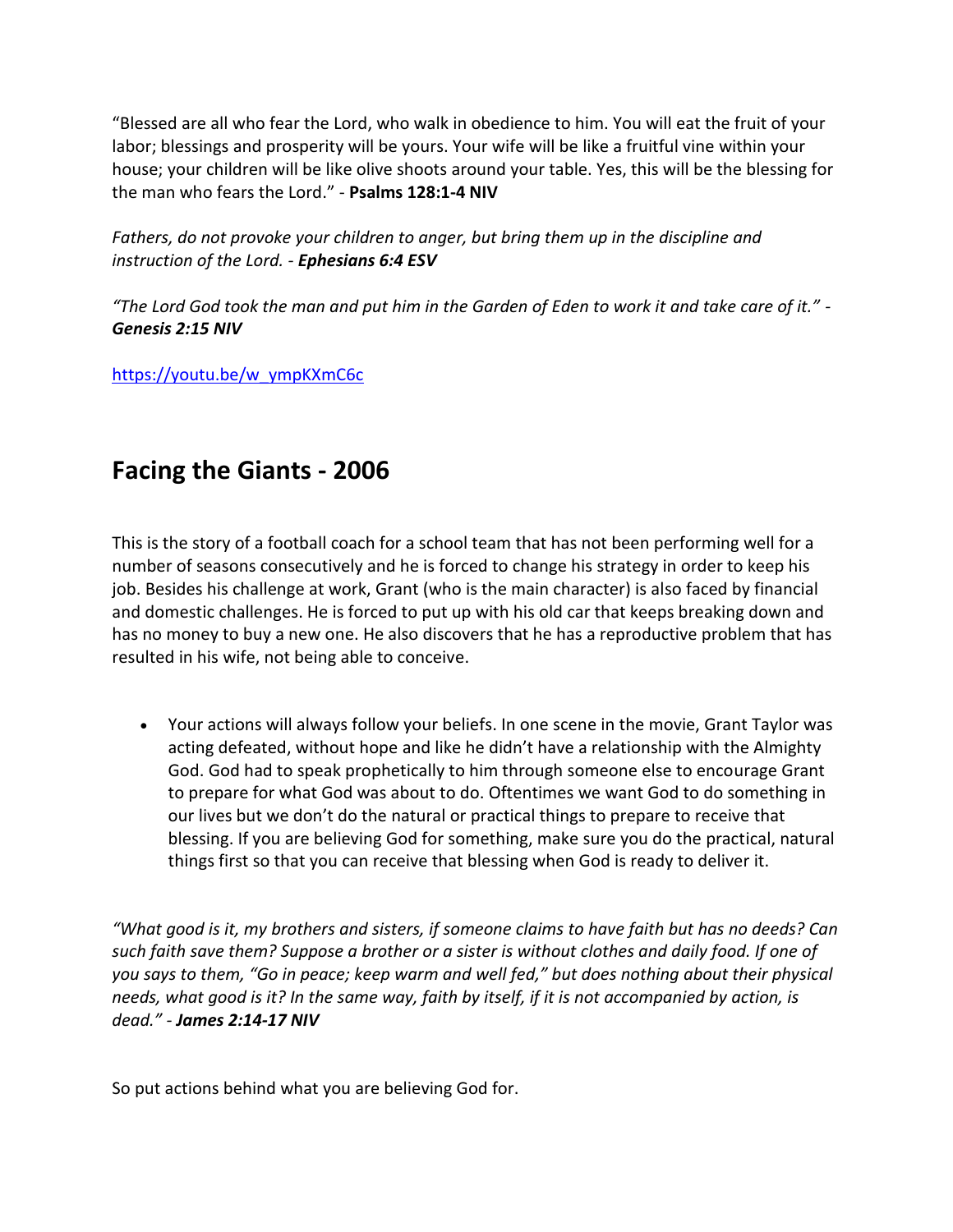## **War Room - 2015**

This movie highlights the importance in preserving in praying over your family, job, household, and why you can't be an occasional Christian. We are in a battle against the devil and we can't let our guard down for a moment. Today, some Christians think that just going to church on a Sunday satisfies Gods requirement for being Christian. It does not. God wants all of us.

• I'm this scene Miss Clara is trying to sell her house and started working with Elizabeth. They are just having a cup of coffee and talking about stuff when the topic of Elizabeth's prayer life comes up. She gives a lukewarm answer and Miss Clara gives her an illustration on how that feels to God by giving her a lukewarm cup of coffee. And obviously she couldn't drink it.

*"I know your deeds, that you are neither cold nor hot. I wish you were either one or the other! So, because you are lukewarm—neither hot nor cold—I am about to spit you out of my mouth." - Revelation 3:15-16 NIV*

*"Therefore, I urge you, brothers and sisters, in view of God's mercy, to offer your bodies as a living sacrifice, holy and pleasing to God—this is your true and proper worship. Do not conform to the pattern of this world, but be transformed by the renewing of your mind. Then you will be able to test and approve what God's will is—his good, pleasing and perfect will." - Romans 12:1- 2 NIV*

God wants all of you. Every day so he can change your entire life for the better and do amazing things through you.

<https://youtu.be/6jfOQ4-whSI>

## **Overcomer 2019**

Now of the themes that I can take from this movie is how God uses the least likely people to accomplish great things.